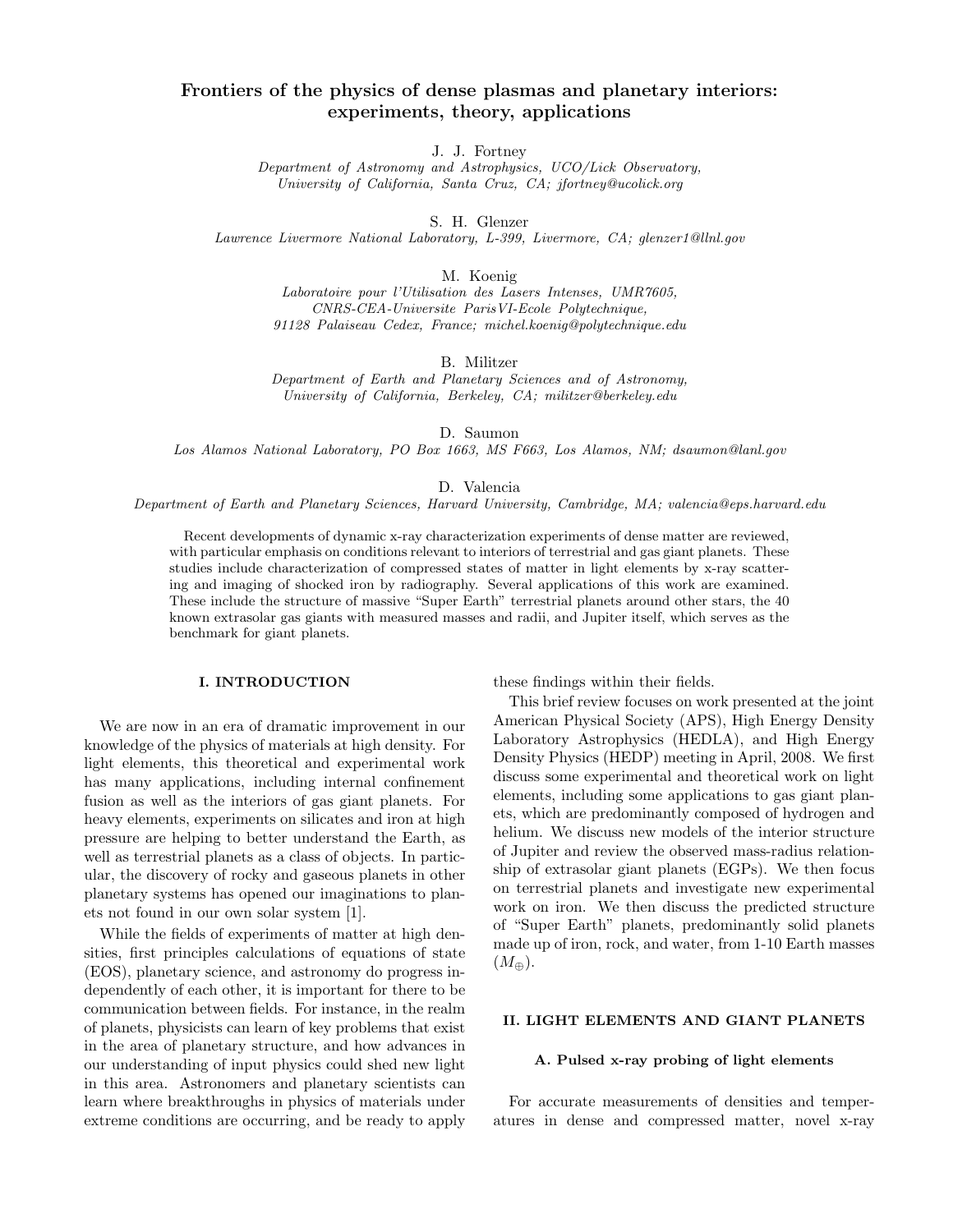Thomson scattering techniques[2] have been developed. These experiments employ powerful laser-produced x-ray sources that penetrate through dense and compressed materials with densities of solid and above. Both thermal Ly- $\alpha$  and He- $\alpha$  radiation from nanosecond laser plasmas[3] or ultra short pulse laser-produced K- $\alpha$  innershell emission[4] have been shown to fulfill the stringent requirements on photon numbers and bandwidth for spectrally resolved x-ray scattering measurements in single shot experiments. Experiments have been performed in the non-collective (backscatter) regime, where the scattering spectrum yields the Compton feature[5]. On the other hand, collective scattering on plasmons, i.e., electron density (Langmuir) oscillations, have been observed in forward scatter geometry[6].

These techniques have recently been applied to shockcompressed beryllium (H. J. Lee et al., in prep). In experiments at the Omega laser facility[7] twelve laser beams (500 J each) directly illuminate the foil with laser intensities of  $I = 10^{14} - 10^{15}$  W cm<sup>-2</sup> producing pressures in the range of 20-60 Mbar and compressing the foil by a factor of 3. The Compton scattering spectrum of the 6.18 keV Mn He- $\alpha$  and 6.15 keV intercombination x-ray probe lines measured at  $\Theta = 90^{\circ}$  scattering angle shows a parabolic spectrum downshifted in energy from the incident radiation by the Compton effect; the shift is determined by the Compton energy  $E_C = h^2 k^2 / 4\pi m_e = 74$  eV, with  $k = 4\pi (E_0/\text{hc}) \sin(\Theta/2) = 4.4\AA^{-1}$ , and  $E_0$  the energy of the incident x-rays. The Compton scattering spectrum directly reflects the electron distribution function; for a Fermi-degenerate system the width of the Compton spectrum provides the Fermi energy,  $E_F \sim n_e^{2/3}$ . Unlike for plasmas with a Maxwell-Boltzmann distribution, the width is sensitive to the electron density. In addition, the intensity ratio of the elastic to inelastic scattering feature from Fermi-degenerate plasmas is sensitive to the ion temperature because elastic scattering is dependent on the ion-ion structure factor.

Figure (1) shows the scattering data along with calculated scattering spectra for which the electron density (left) and the temperature (right) has been varied. For the analysis we assume  $T_e=T_i$  and  $Z=2$  consistent with calculations and with the measurements from isochorically heated Be. Density and temperature obtained in this way are  $n_e = 7.5 \times 10^{23}$  cm<sup>-3</sup> and  $T = 13$  eV for representing a Fermi temperature of  $E_F = 30$  eV and scattering parameter  $\alpha = 1/(k\lambda_S) = 0.48$ . The error bar for the measurement is of order  $\langle 10\%,$  dominated by noise. This error estimate is not affected by uncertainties of Z because the shape of the Compton scattering profile provides an additional constraints. The parameters inferred from the theoretical fit match radiation hydrodynamic simulations of this experiment to 10% and also agree with the results of forward scattering measurements that have independently measured  $n_e$  and  $T_e$  from the plasmon spectrum.

The experiments have directly measured the conditions and dynamic structure factors of shocked matter, thus going beyond characterization of shock wave experiments with particle and shock velocities. These novel experiments have only now become possible with the advent of penetrating powerful x-ray probes produced on highenergy density physics facilities. This feature further allows testing of radiation-hydrodynamic calculations with different EOS models for shock-compressed matter. Future experiments will apply Compton scattering to measure the compressibility and adiabat of compressed matter, including hydrogen [8].

### B. Experiment and Theory of H/He

Experiments on deuterium and helium provide vital EOS data to model the interior of giant planets (Fig. 2). Recent work include explosively driven shocks in hydrogen and deuterium [9] that provided experimental evidence of pressure-driven dissociation transition in dense hydrogen that is associated with a rapid increase in conductivity [9, 10]. The results in Fortov et al. [9] were interpreted as signs of a plasma phase transition of firstorder. However, within experimental error bars, an interpretation in terms of a gradual dissociation transition as predicted from first-principles simulations [11] is also possible.

While standard shock wave experiments can reach very high temperatures and megabar pressures, they increase the sample density only 4 to 5 fold [12]. There is consequently very little data taken directly under the conditions found inside Jupiter and Saturn. In addition to existing isentropic and off-hugoniot shock compression techniques, this issue is addressed with a new experimental method that combines static and dynamic compression techniques. By precompressing the sample statically in a modified diamond anvil cell [13], a higher final shock density is reached, and one can therefore probe deeper in the planetary interiors. In Figure (3) we show a comparison of the Eggert et al. [13] precompressed data (the hashed region in Fig. 2) to first principles simulations of Militzer [14]. The agreement is particularly good at high compression but deviations are observed for the measurements without precompressions. Further experimental and theoretical work will be needed to resolve this discrepancy.

## C. Jupiter and Extrasolar Giant Planets

An important requirement of theories of planet formation is to account for the present day structure of Jupiter and Saturn, which are relatively well observed. The history of their formation is imprinted primarily in the amount and distribution of heavy elements in their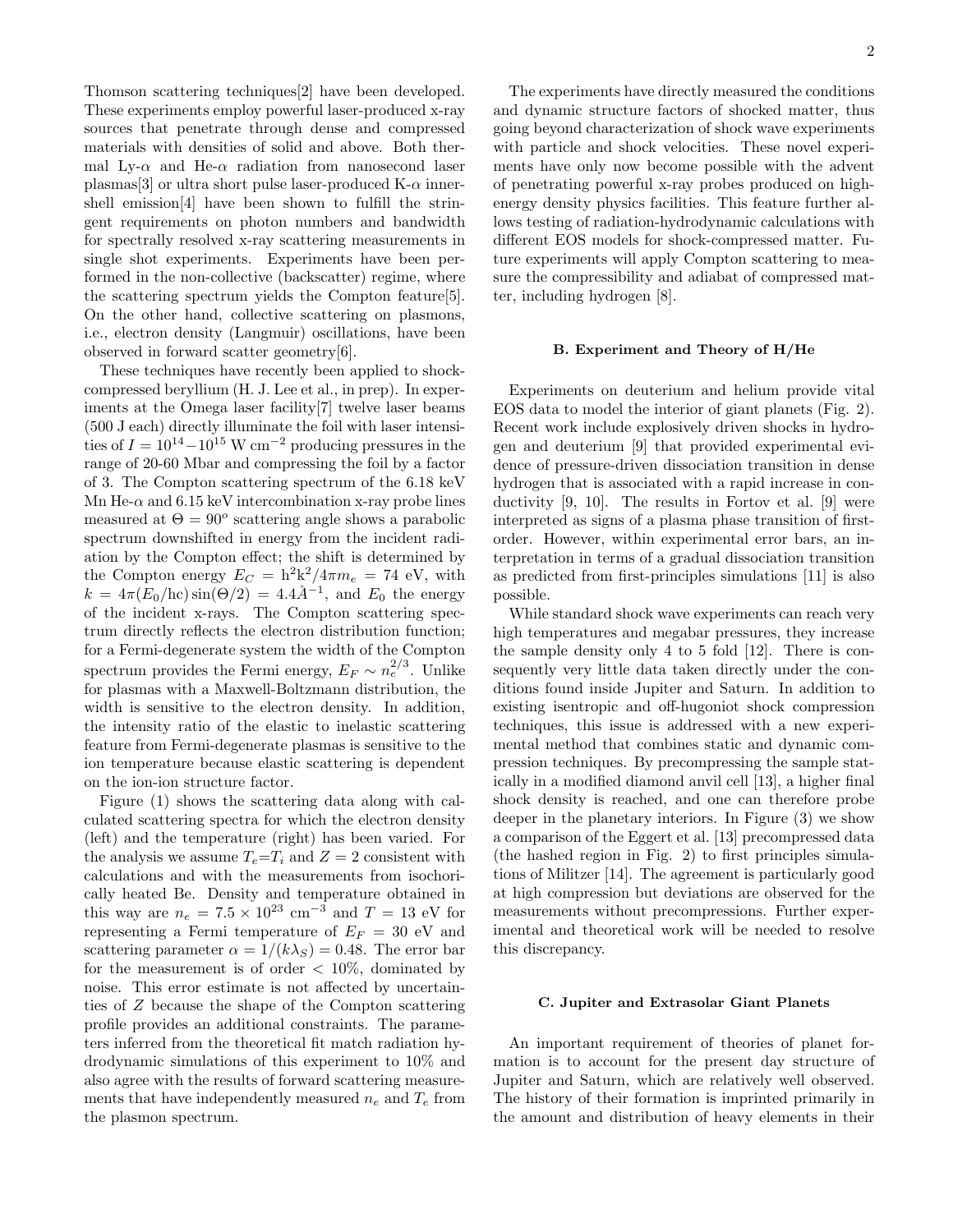interior. Heavy elements are supplied as solid bodies while the massive  $H/He$  envelopes of giant planets accumulate through gas accretion. The relative importance of the two accretion processes during the formation of the planet is closely tied to the formation process and the surrounding environment. As noted by Saumon and Guillot [15], uncertainties in H/He EOS dominate all uncertainties when trying to understand the interior structure of Jupiter. It is then essential that accurate EOS measurements can be made for light elements under giant planet conditions.

Interestingly, the first two modeling efforts based on first principles EOS computed independently but with essentially the same method give very different results for the amount and distribution of heavy elements in Jupiter [11, 16]. The reasons for this discrepancy are discussed in Militzer and Hubbard [17] and stem primarily from different assumptions for the interior structure of Jupiter. Nettelmann et al. [16] assumed a different concentration of heavy elements and helium for the molecular and the metallic regime that could for example be introduced by a first order phase transition in hydrogen. Militzer et al. [11] found no evidence of such sharp transition in their first-principle simulation and concluded the mantle must be isentropic, fully convective, and of constant composition. Jupiter's interior structure, as derived by Militzer et al. [11], is shown in Figure (4). We may be at the threshold where the EOS of H/He mixtures is understood well-enough to force qualitative changes in our picture of the basic structure of Jupiter. The implications for the interior of Saturn and, by extension, for the planet formation process remain to be explored.

New observational data on Jupiter is hard to come by, given that space probes are necessary to measure deep atmospheric abundances and map the gravitational and magnetic fields. In 2011 NASA will launch the JUNO orbiter, which will reach Jupiter in 2016 [18]. This orbiter has several important goals relating to the structure of the planet. The deep abundance of oxygen will be measured, which is potentially Jupiter's third most abundant element, after H and He. The detailed mapping of Jupiter's gravity field will give us unparalleled access into the internal structure of the planet [19].

The available data set on transiting EGPs continues to expand. These planets periodically pass in front of their parent stars, allowing for a determination of planetary radii. Planetary masses are determined from the Doppler shift of the parent star's spectral lines. Forty such planets, most in very close-in orbits, are now known around other stars. The doubling time for the number of detected planets is now less than one year [20]. Dedicated space missions such as CoRoT [21, 22] and Kepler [23] will detect dozens to hundreds of additional Neptune-like to Jupiter-like planets, in additional to smaller terrestrial planets, discussed below. In Figure (5) we show the measured masses and radii of known planets, compared to the solar system's giant planets, and predictions from theoretical models at two different irradiation levels[24].

It is the extreme diversity shown in Figure (5) that is most surprising. Irradiated giant planets were expected to be inflated relative to Jupiter[25], but the range of radii for planets of similar masses does not yet have a satisfactory solution. To explain the relatively smaller radii of some of the Jovian planets, heavy element abundances of 100-200  $M_{\oplus}$  (0.31-0.62  $M_{\rm J}$ ) are needed. However, we are ignorant of whether these heavy elements are predominantly mixed into the H/He envelope or within a distinct core. This issue is actually even more complicated, due to several additional factors[26]: (i) the differences between the various equations of state used to characterize the heavy material (water, rock, iron), (ii) the chemical composition of the heavy elements (predominantly water or rock?), and (iii) their thermal contribution to the planet evolution (which is often ignored altogether). Deriving heavy element abundances based on a given planet's mass and radius will be uncertain, given these issues. As we discuss in §III, similar issues are also important for massive terrestrial planets.

To explain the large radii of many of the planets, either an additional internal energy source must be invoked,[27, 28] or that the cooling and contraction of these planets has been stalled.[29, 30] The only clear trend to date is that planets around metal-rich parent stars tend to possess larger amounts of heavy elements.[31]

## III. HEAVY ELEMENTS AND TERRESTRIAL PLANETS

#### A. Experiments on Iron

With current technology, diamond cell experiments (static), do not allow one to obtain meaningful data at temperatures of several thousands of K once the pressure exceeds 200 GPa. Although measurements can be achieved with good precision below 200 Gpa [32], the melting curve of iron or iron alloys at the inner core boundary (330 GPa, about 5000 K) is thus beyond the capabilities of these experiments. On the other hand, dynamic experiments can easily reach inner core pressures but the corresponding temperatures, which are large and are fixed by the Hugoniot curve, do not allow one to explore the relevant  $P-T$  space. As a result, the iron phase diagram at conditions corresponding to the Earth's inner core has never been directly measured and large uncertainties remain regarding its equation of state (EOS). These unknowns severely limit current Earth modelling as the iron EOS is of utmost importance to constrain the chemical composition and energy balance of the Earth's core. The discovery of low-mass planets outside the solar system renders the exploration of iron at  $> 500$  GPa (5 Mbar) pressures and ∼1 eV temperatures even more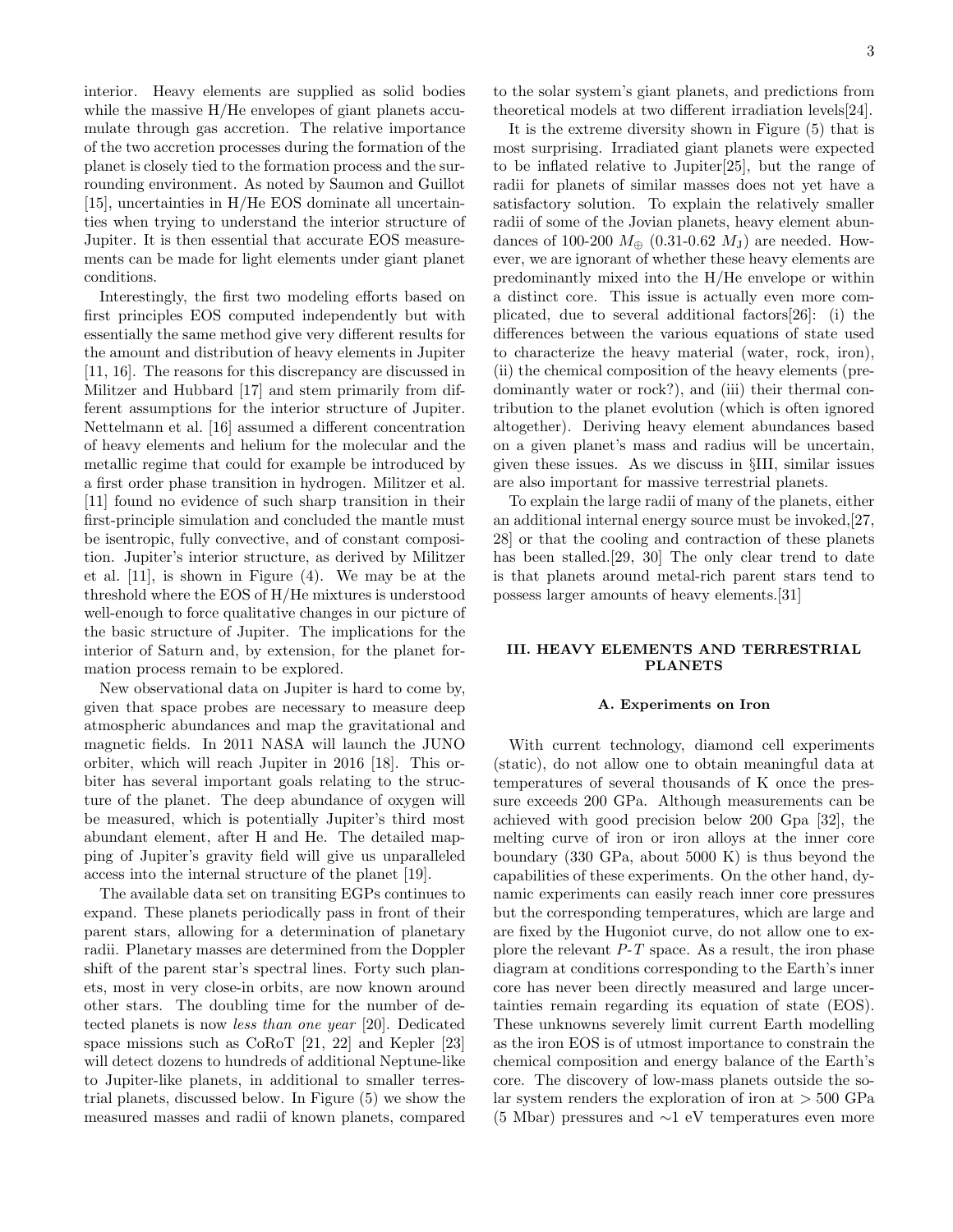pertinent.

The French National Research Agency (ANR) recently funded a several-year program focused on the development of new diagnostics to study the physical properties of iron, the development of methods to explore broader regions of the EOS diagram, and the combined use of experimental and theoretical methods to characterize the high pressure phases of this element.

The first part of this project is to develop adequate x-ray sources both to radiograph and/or perform diffraction measurements on shock compressed iron. Results at lower energies have already been obtained for aluminum [33]. To this aim, experiments were performed on the 100 TW laser system at LULI, France, which delivers 20 J in 0.3-10 ps at a wavelength of 1057 nm and 6J when frequency-doubled. The latter was used to look at the effects of preformed plasma due to the laser 'pedestal' which is 500 ps wide with a contrast of  $10^{-6}$ . Different target materials and geometries, as well as the effects of laser parameters and filtering/shielding of the detector were studied. At very high laser intensities, xrays are generated by energetic electrons produced by the laser-plasma interaction which penetrates the target and produces  $K-\alpha$  radiation. The x-ray emission stops a few ps after the end of the laser pulse, as the electrons lose their energy due to classical charged-particle stopping processes. For laser pulses of ∼10 ps, a temporal resolution of less than 20 ps can then be achieved. This duration is short enough to resolve shockwaves for density measurements in EOS studies, as the shock velocities are of the order of a few tens  $\mu$ m ns<sup>-1</sup>.

The backlighter target was made of W, (producing  $K\alpha$ ) energy of 60 keV). To produce a small source size, required for high 2D spatial resolution, we used thin (18  $\mu$ m diameter) W wires [34]. The spatial resolution of the x-ray source was measured using a crossed pair of  $100 \mu m$  diameter gold wires. The latter was used for these high energy x-rays, as the absorption of a standard gold grid was too low (∼5%). The magnification of this point-projection system was 30×, with a source-detector (imaging plate filtered with Tm) distance of 30 cm; an additional 2.5 cm plastic layer was used to stop energetic charged particles emerging from the target. To characterize the spectral distribution of the x-rays, a transmission crystal spectrometer (DCS) [35], was implemented in order to measure the contribution of high-energy x-ray background to the radiograph image. The experiment reliably delivered high quality radiographs of static targets with best results obtained at intensities of  $10^{18}$  W cm<sup>-2</sup>. Figure (6) shows a radiograph at 60 keV of a test target (100  $\mu$ m thick gold wire at 30 $\times$  magnification) obtained from a 18  $\mu$ m diameter W-wire target. Analyzing the absorption profile of the wire on the detectors shows a spatial resolution of better than 20  $\mu$ m. The contrast on iron steps (right part of Figure 6) shows the resolved density gradients that allows for the deduction of the density

of shocked iron with error bars lower than 10 %.

This technique has then been applied to radiograph a shock-compressed target made of a ablator pusher and a 500  $\mu$ m diameter iron disk, 250  $\mu$ m thick. For this experiment, besides the short pulse beam, a high energy long pulse beam was needed to drive a uniform planar shock. Therefore we used the new LULI2000 facility which has this capability and obtained the first radiograph of a laser shock compressed iron target (Figure 7). Due to a lower contrast on the LULI2000 facility than the 100 TW, the signal/noise ratio is not optimum but the shock front is clearly observable. Detailed analysis is still underway.

### B. Application: Super Earths—Massive Terrestrial Planets

Super-Earths are the newest class of discovered extrasolar planets. These 1-10 earth-mass  $(M_{\oplus})$  planets are likely to consist of solids and liquids rather than of gases. With their relatively large masses, they experience very large internal pressures. Pressure constrains the power law relationship between mass  $(M)$  and radius  $(R)$  of solid planets. The value for the exponent in  $R = R_{REF}(M/M_{REF})^{\beta}$  is  $0.262 \leq \beta \leq 0.274$  as constrained by the different internal structure models for super-Earths, while it is  $\beta = 0.3$  for planets between 5-50% the mass of Earth [36, 37].  $R_{REF}$  is the radius of a planet with reference mass  $M_{REF}$ , usually Earth's, that may be rocky or have large amounts of  $H_2O$  with a correspondingly larger  $R_{REF}$ . The central pressure of rocky super-Earths (up to ∼60 Mbar) scales proportionately with mass, reaching values that challenge the understanding of rock behavior under such extreme conditions. Despite the different treatments in the models [24, 38, 39] and intrinsic uncertainties in the equation of state (EOS), composition and temperature structure, the mass-radius relationship is robust, and thus, useful for inferring the expected signal in searches for transiting super Earths.

However, information on the structure, such as the size and state of the core, crucially depends on the exact behavior of super-Earth materials (silicates, iron, iron alloy and ices) at high pressures and temperatures. In order to accurately describe the physical properties of super-Earths, such as their ability to have a magnetic field by having a molten core, or to extract information to constrain formation models such as from the existence of a metallic core, we need a very detailed description of super-Earths' interior, that can not be done without improvements in the EOS of silicates, iron alloys and ices.

A few questions that, if addressed, will considerably improve the internal structure models and thus, our interpretation of the data are: (1) What is the stability field of post-perovksite and are there other higher pressure silicate phases? Our lack of knowledge of other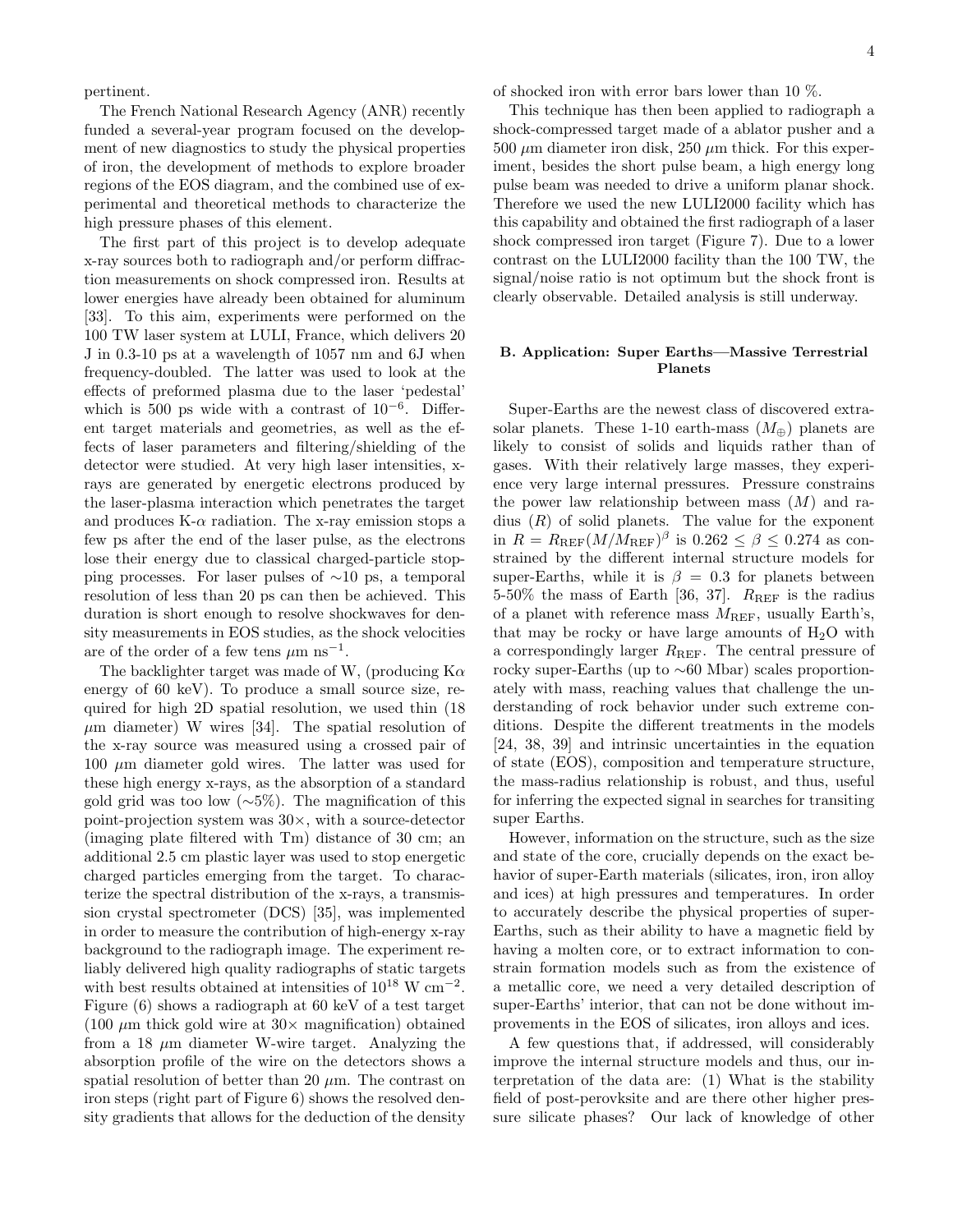existing phases means that the radius in models is an upper value. (2) At the pressure range of super-Earths (up to 60 Mbars), which existing EOS is more accurate? A few high pressure experiments can illuminate the extrapolation qualities and deficiencies of the different EOS used by the models (Vinet, Birch-Murnaghan, ANEOS, Thomas-Fermi-Dirac, etc). However significant process has been made with first-principles computer simulation [40]. How much iron can post-perovskite accommodate? If this high-pressure silicate phase accommodates a large amount of iron (as suggested by Mao et al [41]), it could affect the size of the core and to a smaller extent the total radius of the planet. (4) What are the thermodynamic properties of all mantle materials, especially the Gruneisen parameter? Post-perovskite has a more sensitive Gruneisen parameter to volume than perovskite, such that the temperature profile of a mantle made mostly of post-perovskite would be cooler than that of perovskite.

In addition, to infer planetary composition from the M and  $R$  data that will be available in the next few years, we need accurate EOSs. Even without errors in the data and structure models, a large number of compositions can fit the same average density (see Figure  $8b$ ). The uncertainty in radius from EOS is  $\sim$ 2-3%, which will be comparable to the precision that powerful space telescopes will yield in follow-up observations (i.e. the *James Webb* Space Telescope, JWST). By reducing the uncertainty in the EOS we make the structure models more accurate and useful. Thus, there is a need for accurate equations of state of solid planetary materials to pressures up to ∼ 60 Mbar, the central pressure of the densest and largest  $(10-M_{\oplus})$  super-Earth.

#### IV. CONCLUSIONS

New experiments are now probing states of dense matter that were previously beyond our grasp. In particular x-ray techniques are allowing us a view into materials that previously had been hidden. At the same time first principles techniques are allowing accurate determination of EOSs for planetary interest. Off-Hugoniot experiments of H and He will test these EOS and lead to more accurate models for Jupiter and Saturn. In addition, new planets are being discovered at an accelerating rate, which will continue to expand the limits of P-T space that are of "planetary" interest. Our current era is one of dramatic improving knowledge of, and exciting applications of, the physics of materials at high density.

The authors would like to thank their numerous collaborators on these projects. Please see the references in the text for a fuller account of the science described in this paper. This work performed under the aus-

pices of the U.S. Department of Energy by Lawrence Livermore National Laboratory under Contract DE-AC52-07NA27344 and at the Los Alamos National Laboratory under Contract DE-AC52-06NA25396. This work is also supported by LDRDs 08-ERI-002, 08-LW-004, and the National Laboratory User Facility program. JJF and BM acknowledge support from NASA and NSF.

- [1] D. Charbonneau, T. M. Brown, A. Burrows, and G. Laughlin, in Protostars and Planets V, edited by B. Reipurth, D. Jewitt, and K. Keil (2007), University of Arizona Press, Tucson, pp. 701–716.
- [2] O. L. Landen, S. H. Glenzer, M. J. Edwards, R. W. Lee, G. W. Collins, R. C. Cauble, W. W. Hsing, and B. A. Hammel, Journal of Quantitative Spectroscopy and Radiative Transfer 71, 465 (2001).
- [3] O. L. Landen, D. R. Farley, S. G. Glendinning, L. M. Logory, P. M. Bell, J. A. Koch, F. D. Lee, D. K. Bradley, D. H. Kalantar, C. A. Back, et al., Review of Scientific Instruments 72, 627 (2001).
- [4] A. L. Kritcher, P. Neumayer, and M. K. Urry, High Energy Density Physics 3, 156 (2007).
- [5] S. H. Glenzer, G. Gregori, R. W. Lee, F. J. Rogers, S. W. Pollaine, and O. L. Landen, Physical Review Letters 90, 175002 (2003).
- [6] S. H. Glenzer, O. L. Landen, P. Neumayer, R. W. Lee, K. Widmann, S. W. Pollaine, R. J. Wallace, G. Gregori, A. Höll, T. Bornath, et al., Physical Review Letters 98, 065002 (2007).
- [7] H. Sawada, S. P. Regan, D. D. Meyerhofer, I. V. Igumenshchev, V. N. Goncharov, T. R. Boehly, R. Epstein, T. C. Sangster, V. A. Smalyuk, B. Yaakobi, et al., Physics of Plasmas 14, 122703 (2007).
- $[8]$  A. e. Höll, High Energy Density Physics 3, 120  $(2007)$ .
- [9] V. E. Fortov, R. I. Ilkaev, V. A. Arinin, V. V. Burtzev, V. A. Golubev, I. L. Iosilevskiy, V. V. Khrustalev, A. L. Mikhailov, M. A. Mochalov, V. Y. Ternovoi, et al., Physical Review Letters 99, 185001 (2007).
- [10] S. T. Weir, A. C. Mitchell, and W. J. Nellis, Physical Review Letters 76, 1860 (1996).
- [11] B. Militzer, W. B. Hubbard, J. Vorberger, I. Tamblyn, and S. A. Bonev, Astrophys. J. 688, L45 (2008).
- [12] B. Militzer and W. B. Hubbard, in Shock Compression of Condensed Matter, edited by M. Elert, M. D. Furnish, R. Chau, N. Holmes, and J. Nguyen (2007), vol. 955 of American Institute of Physics Conference Series, pp. 1395–1398.
- [13] J. Eggert, S. Brygoo, P. Loubeyre, R. S. McWilliams, P. M. Celliers, D. G. Hicks, T. R. Boehly, R. Jeanloz, and G. W. Collins, Physical Review Letters 100, 124503 (2008).
- [14] B. Militzer, "Path Integral Monte Carlo and Density Functional Molecular Dynamics Simulations of Hot, Dense Helium," astro-ph/0805.0317 (2008), Phys Rev B, submitted.
- [15] D. Saumon and T. Guillot, Astrophys. J. 609, 1170 (2004).
- [16] N. Nettelmann, B. Holst, A. Kietzmann, M. French,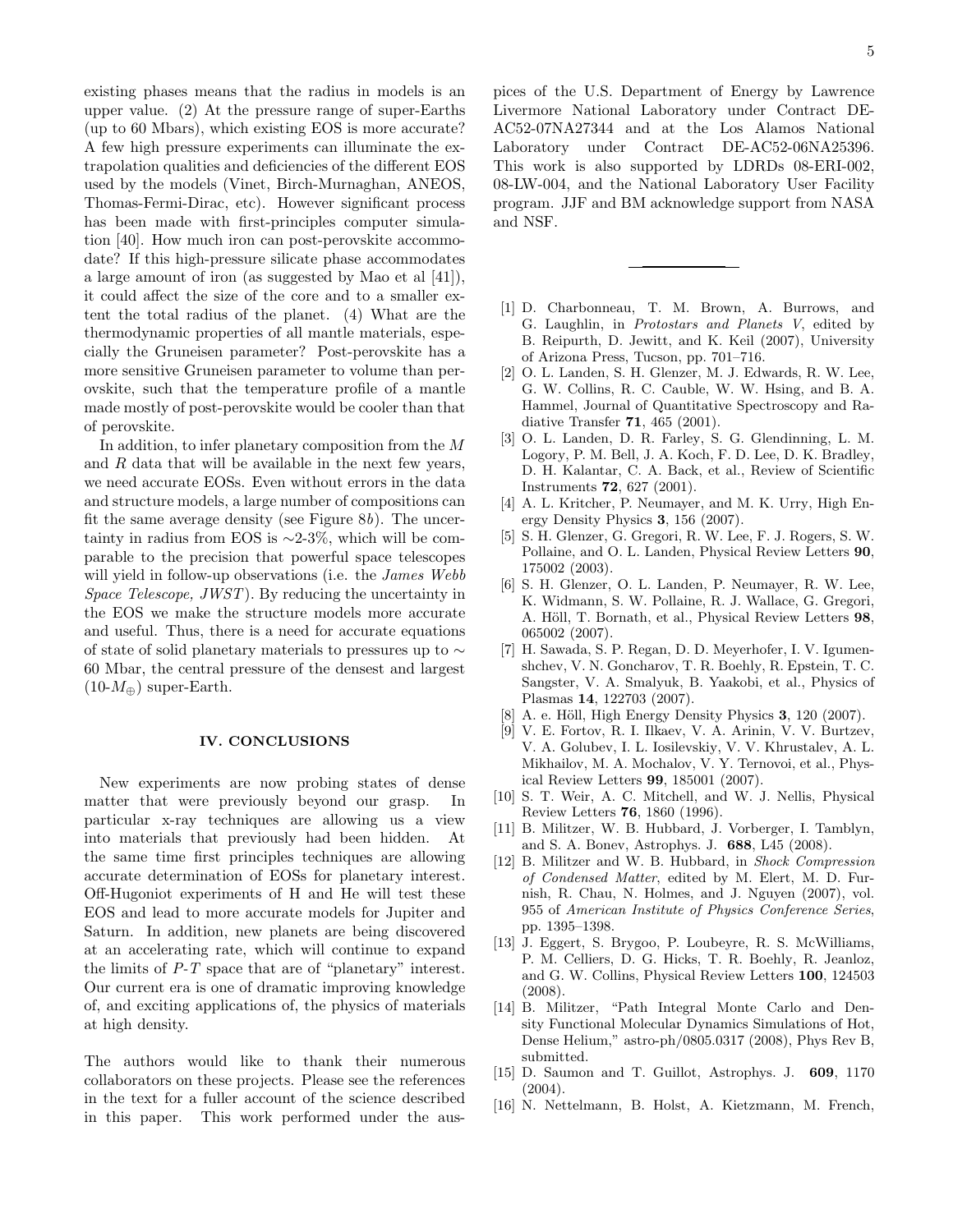R. Redmer, and D. Blaschke, Astrophys. J. 683, 1217 (2008).

- [17] B. Militzer and W. B. Hubbard, "Comparison of Jupiter Interior Models Derived from First-Principles Simulations," HEDLA 8, submitted (2008), astro-ph/0807.4266.
- [18] S. Bolton, in 36th COSPAR Scientific Assembly (2006), vol. 36 of COSPAR, Plenary Meeting, pp. 3775.
- [19] W. B. Hubbard, Icarus 137, 357 (1999).
- [20] D. Charbonneau, "The Rise of the Vulcans," Submitted to IAU Symposium 253, "Transiting Planets" (2008), astro-ph/0808.3007
- [21] P. Bordé, D. Rouan, and A. Léger, Astron. Astrophys. 405, 1137 (2003).
- [22] P. Barge, A. Baglin, M. Auvergne, H. Rauer, A. Léger, J. Schneider, F. Pont, S. Aigrain, J.-M. Almenara, R. Alonso, et al., Astron. Astrophys. 482, L17 (2008).
- [23] G. Basri, W. J. Borucki, and D. Koch, New Astronomy Review 49, 478 (2005).
- [24] J. J. Fortney, M. S. Marley, and J. W. Barnes, Astrophys. J. 659, 1661 (2007).
- [25] T. Guillot, A. Burrows, W. B. Hubbard, J. I. Lunine, and D. Saumon, ApJ 459, L35 (1996).
- [26] I. Baraffe, G. Chabrier, and T. Barman, Astron. Astrophys. 482, 315 (2008).
- [27] P. Bodenheimer, D. N. C. Lin, and R. A. Mardling, Astrophys. J. 548, 466 (2001).
- [28] T. Guillot and A. P. Showman, Astron. Astrophys. 385, 156 (2002).
- [29] A. Burrows, I. Hubeny, J. Budaj, and W. B. Hubbard, Astrophys. J. 661, 502 (2007).
- [30] G. Chabrier and I. Baraffe, ApJ 661, L81 (2007).
- [31] T. Guillot, N. C. Santos, F. Pont, N. Iro, C. Melo, and I. Ribas, Astron. Astrophys. 453, L21 (2006).
- [32] R. Boehler, Nature (London) 363, 534 (1993).
- [33] A. Ravasio, M. Koenig, S. Le Pape, A. Benuzzi-Mounaix, H. S. Park, C. Cecchetti, P. Patel, A. Schiavi, N. Ozaki, A. MacKinnon, et al., Physics of Plasmas 15, 060701 (2008).
- [34] H.-S. Park, D. M. Chambers, H.-K. Chung, R. J. Clarke, R. Eagleton, E. Giraldez, T. Goldsack, R. Heathcote, N. Izumi, M. H. Key, et al., Physics of Plasmas 13, 056309 (2006).
- [35] J. F. Seely, C. A. Back, C. Constantin, R. W. Lee, H.- K. Chung, L. T. Hudson, C. I. Szabo, A. Henins, G. E. Holland, R. Atkin, et al., Journal of Quantitative Spectroscopy and Radiative Transfer 99, 572 (2006).
- [36] D. Valencia, R. J. O'Connell, and D. Sasselov, Icarus 181, 545 (2006).
- [37] D. Valencia, D. D. Sasselov, and R. J. O'Connell, Astrophys. J. 665, 1413 (2007).
- [38] S. Seager, M. Kuchner, C. A. Hier-Majumder, and B. Militzer, Astrophys. J. 669, 1279 (2007).
- [39] C. Sotin, O. Grasset, and A. Mocquet, Icarus 191, 337 (2007).
- [40] K. Umemoto, R. M. Wentzcovitch, and P. B. Allen, Science 311, 983 (2006).
- [41] W. L. Mao, G. Shen, V. B. Prakapenka, Y. Meng, A. J. Campbell, D. L. Heinz, J. Shu, R. J. Hemley, and H.-K. Mao, Proceedings of the National Academy of Science 101, 15867 (2004).
- [42] W. J. Nellis, N. C. Holmes, A. C. Mitchell, G. K. Governo, M. Ross, D. A. Young, and R. J. Trainor, Physical Review Letters 53, 1248 (1984).
- [43] T. Guillot, Annual Review of Earth and Planetary Sciences 33, 493 (2005).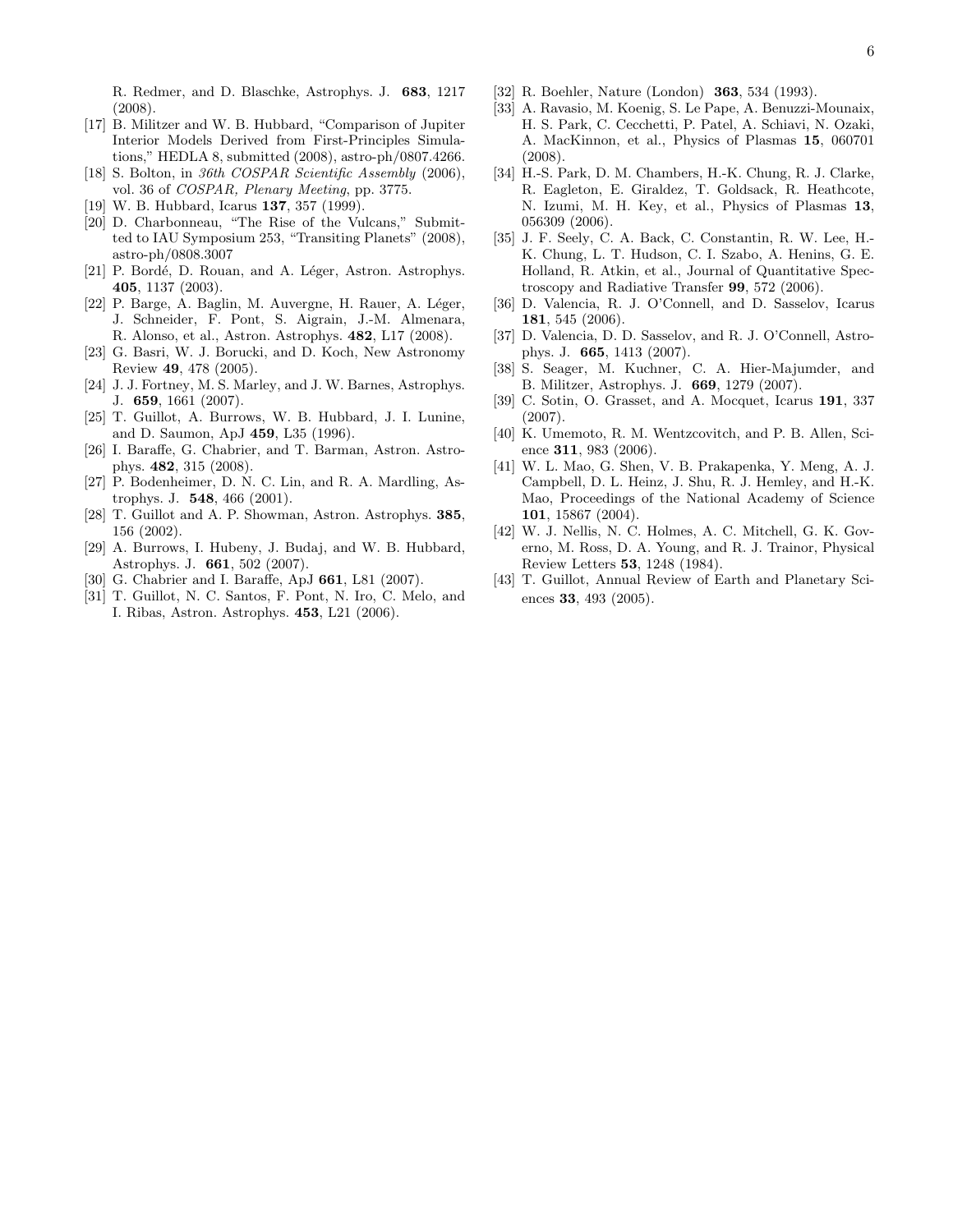

FIG. 1: (Color online) Compton scattering spectrum from laser compressed Fermi-degenerate beryllium. The width of the Compton feature is sensitive to density and its relative intensity is sensitive to the ion temperature.



FIG. 2: Phase diagram of hydrogen. Physical regimes are indicated with solid lines showing the plasma coupling parameter ( $\Gamma = 1$ ) and the electron degeneracy parameter ( $\theta = 1$ ). For  $\Gamma > 178$ , the plasma freezes into a bcc Coulomb solid. The melting curve of  $H_2$  is also indicated for  $\log T \leq 3$ . The dashed curve shows the dissociation and ionization boundaries in the low density gas. Above  $\log P \sim 0.7$ , hydrogen is fully ionized. The Jupiter isentrope is shown by the heavy solid line. The regions probed by single, double and triple shock experiments on deuterium are indicated with dotted lines. Filled squares show the near isentropic compression data of Fortov et al. [9] suggesting a PPT in hydrogen. The single and double shock helium points of Nellis et al. [42] are indicated with open squares. Finally, the hashed region outlines the locus of the shocked states achieved by Eggert et al. [13] from pre-compressed He targets.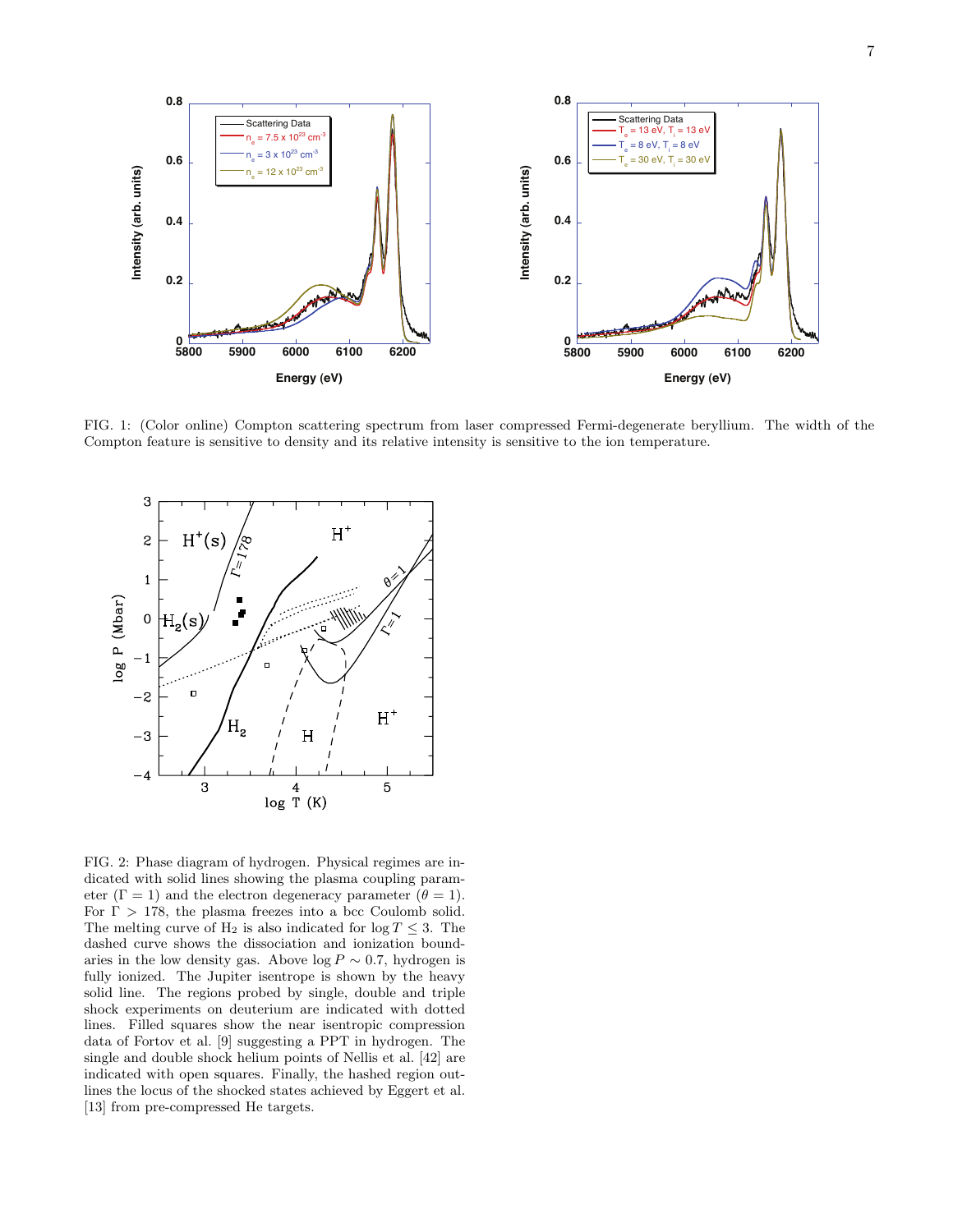

FIG. 3: (Color online) Comparison of between theory (solid lines) and laser shock wave experiments (symbols). Helium was exposed to extreme temperatures and pressure that are relevant for planetary interiors. The colors represent different precompression ratios. The ability to precompress samples statically before launching the shock is an important experimental improvement that allows to probe deeper in the giant planet interiors. Good agreement between theory and experiment is found for the higher precompressions.



FIG. 4: Schematic interior view of Jupiter, based on Militzer et al. [11]. Running along the left in black are pressures and temperatures from their model at three locations, as well as the core mass estimate  $(\sim 15M)$ . The transition from molecular hydrogen  $(H_2)$  to liquid metallic hydrogen  $(H^+$  is continuous. Running along the right in gray are these same estimates from Guillot [43].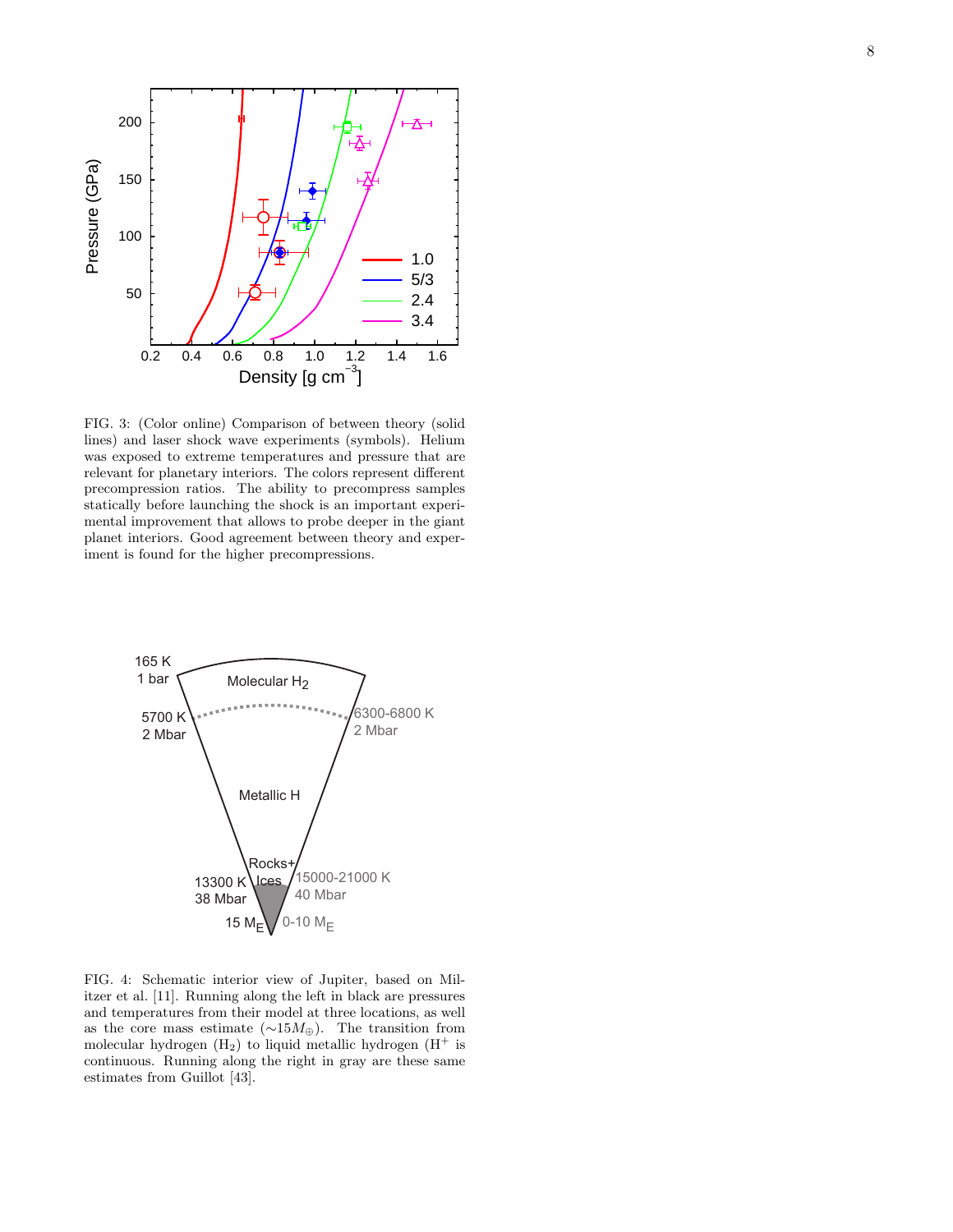

FIG. 5: A comparison of theoretical mass-radius curves for gas giant planets and 40 observed transiting planets, using the models from Fortney et al. [24]. The majority of these planets orbit at distances of only 0.02 to 0.05 AU from their parent stars, while the Earth orbits at 1 AU (by definition). The x-axis is mass in Jupiter masses, and the y-axis radius in Jupiter radii. The top two solid black curves are for pure H-He, 4.5 Gyr-old, giant planets at 0.02 AU and 0.045 AU from the Sun. (The Earth-Sun distance is 1 AU.) The thick dash-dot curve also shows models at 0.045 AU, but with 25  $M_{\oplus}$  (0.08  $M_{\rm J}$ ) of heavy elements (ice+rock) in a core. A mass-radius curve for pure water planets is also shown. Gray diamonds are, left to right, Uranus, Neptune, Saturn, and Jupiter. Black diamonds with error bars are the transiting planets. Curves of constant bulk density (in g cm<sup>−</sup><sup>3</sup> ) are overplotted in dotted gray.



FIG. 6: (Color online) Resolution tests obtained with 60 keV x-rays produced by a short pulse irradiated W-wire.